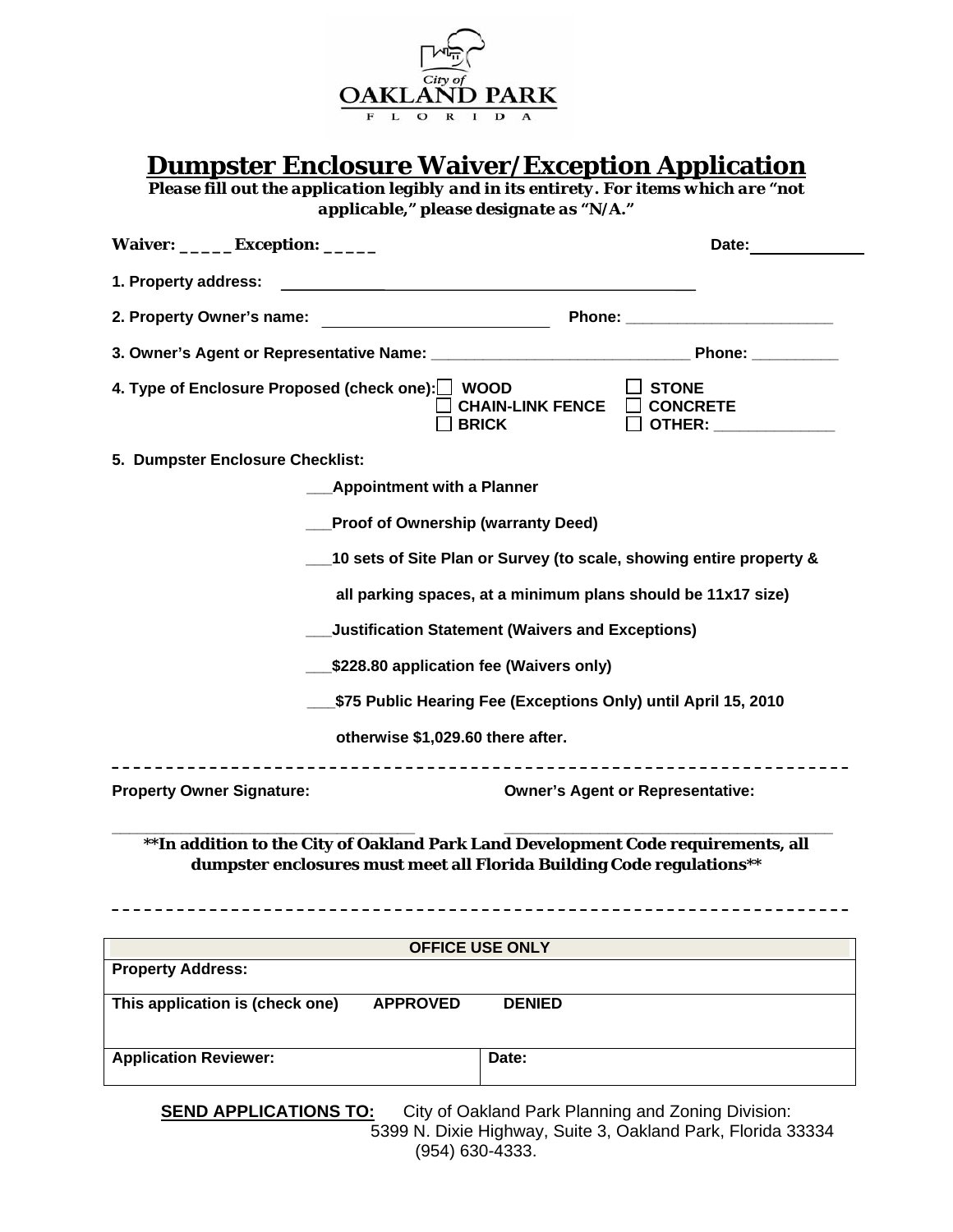| $\mathbf{1}$             | <b>ORDINANCE NO. O-2009-010</b>                                                                                   |
|--------------------------|-------------------------------------------------------------------------------------------------------------------|
| $\overline{2}$           |                                                                                                                   |
| 3                        | AN ORDINANCE OF THE CITY COMMISSION OF THE CITY                                                                   |
| $\overline{\mathcal{A}}$ | OF OAKLAND PARK, FLORIDA, AMENDING CHAPTER 13,                                                                    |
| 5                        | CODE OF ORDINANCE, SOLID WASTE, SPECIFICALLY                                                                      |
| 6                        | SECTION 13-08, PLACEMENT FOR COLLECTION;<br><b>AND</b><br><b>CHAPTER 24, CODE OF ORDINANCES, LAND DEVELOPMENT</b> |
| 7<br>8                   | CODE, SPECIFICALLY SECTION 24-106 (B) (3) ENTITLED,                                                               |
| 9                        | <b>MANDATORY LOCATIONS; PROVIDING FOR SEVERABILITY;</b>                                                           |
| 10                       | <b>CONFLICTS: PROVIDING</b><br><b>FOR</b><br><b>FOR</b><br><b>PROVIDING</b>                                       |
| 11                       | <b>CODIFICATION; PROVIDING FOR AN EFFECTIVE DATE.</b>                                                             |
| 12                       |                                                                                                                   |
| 13                       | <b>WHEREAS</b> , on November 15, 1989, the City adopted ordinance 89-20 which                                     |
| 14                       | required that all newly placed dumpsters be enclosed with a fence or concrete wall;                               |
| 15                       |                                                                                                                   |
| 16                       | WHEREAS, dumpsters placed on properties prior to November, of 1989,                                               |
| 17                       | remain unscreened and some dumpsters are located within public rights of ways and                                 |
| 18                       | alleys.                                                                                                           |
| 19                       |                                                                                                                   |
| 20                       | WHEREAS, the City of Oakland Park performed a Community Appearance                                                |
| 21                       | Study which was completed in November of 2006, which recommended that all                                         |
| 22<br>23                 | dumpsters placed prior to November 15, 1989, be screened from view of roads and<br>residential areas.             |
| 24                       |                                                                                                                   |
| 25                       | NOW, THEREFORE, BE IT ORDAINED BY THE CITY COMMISSION                                                             |
| 26                       | OF THE CITY OF OAKLAND PARK, FLORIDA THAT:                                                                        |
| 27                       |                                                                                                                   |
| 28                       | Section 1. The foregoing "Whereas" clauses are hereby ratified and confirmed as                                   |
| 29                       | being true and correct and are hereby made a part of this Ordinance.                                              |
| 30                       |                                                                                                                   |
| 31                       | That Chapter 13, "Placement for Collection" Section 13-8 is<br><b>Section 2.</b>                                  |
| 32                       | hereby amended as follows:                                                                                        |
| 33<br>34                 | Sec. 13-8. Placement for collection and removal after collection.                                                 |
| 35                       |                                                                                                                   |
| 36                       | (a) All solid waste carts and recycling containers to be emptied by the public works                              |
| 37                       | department shall be placed at the locations designated by the city before 7:00 a.m. and                           |
| 38                       | removed by 11:00 p.m. on the collection days designated by the department. Solid waste                            |
| 39                       | carts and recycling containers may be placed in a public right of way for collection in a                         |
| 40                       | manner which does not impede the safe flow of vehicular or pedestrian traffic. All solid                          |
| 41                       | waste carts and recycling containers, if visible from the right of way, shall be stored                           |
|                          |                                                                                                                   |

 $\label{eq:2} \frac{1}{\sqrt{2}}\left(\frac{1}{\sqrt{2}}\right)^{2} \left(\frac{1}{\sqrt{2}}\right)^{2} \left(\frac{1}{\sqrt{2}}\right)^{2} \left(\frac{1}{\sqrt{2}}\right)^{2} \left(\frac{1}{\sqrt{2}}\right)^{2} \left(\frac{1}{\sqrt{2}}\right)^{2} \left(\frac{1}{\sqrt{2}}\right)^{2} \left(\frac{1}{\sqrt{2}}\right)^{2} \left(\frac{1}{\sqrt{2}}\right)^{2} \left(\frac{1}{\sqrt{2}}\right)^{2} \left(\frac{1}{\sqrt{2}}\right)^{2} \left(\frac{$ 

 $\hat{\mathcal{A}}$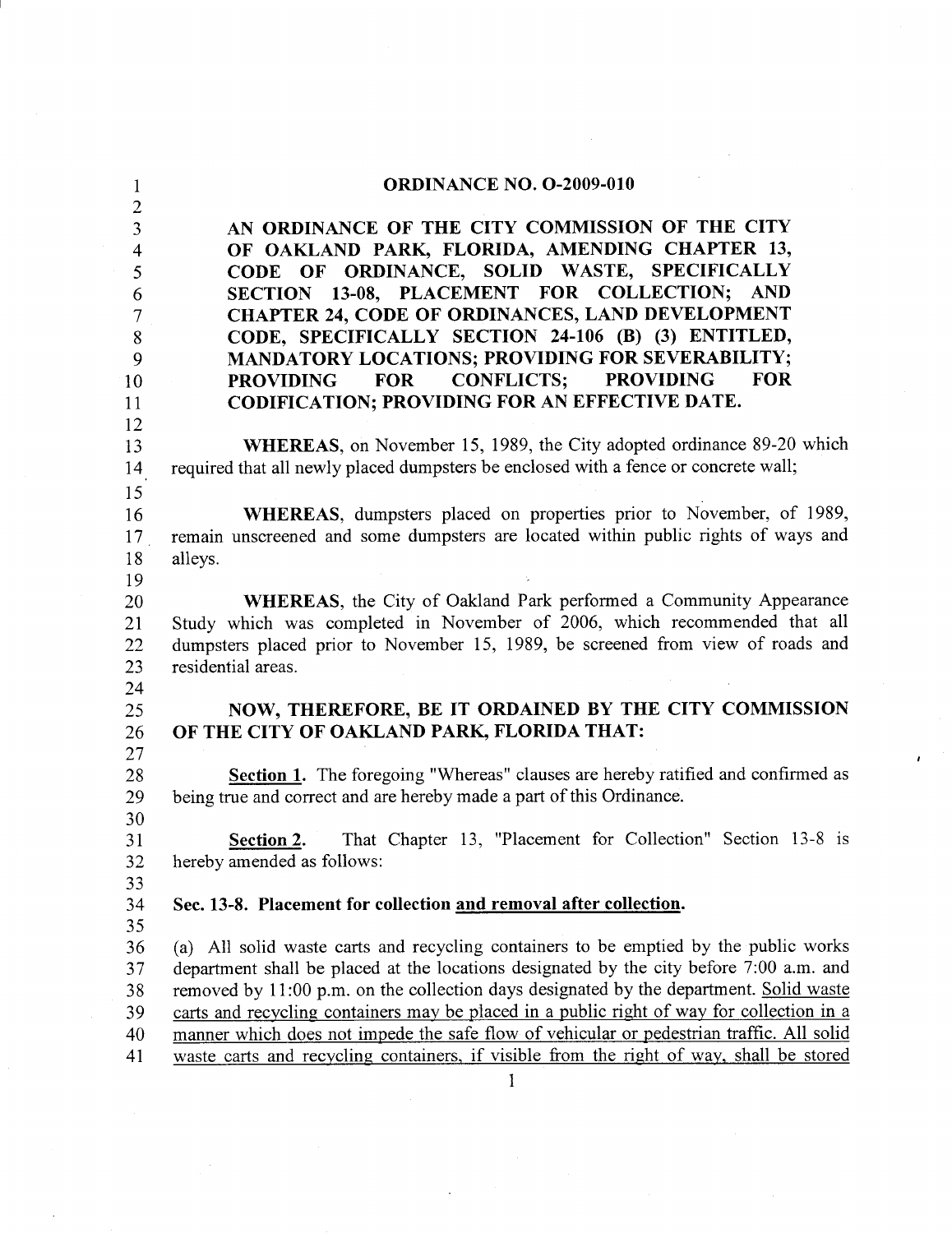behind the front, or side of the building provided service, where lot conditions allow for  $\mathbf{1}$ such storage. Containers which are not removed from the collection locations by the time  $\overline{2}$ allowed in this section are subject to removal and proper placement by the service 3 provider. The customer will be charged for the service provider's removal service. A  $\overline{4}$ service fee, on file in the city clerk's office, for each such removal service provided by the 5 service provider shall be assessed against the owner or occupant of the property and shall 6 be collected in the manner provided by section 13-11.5. The fee shall be supplemental to  $\overline{7}$ any other penalties provided for violation of this section. 8

9

12

13

14

15

16

 $17$ 18

19

20

21 22

23

24

25

26

27

28

29 30

31

32

33

34

35

36 37

38

39

40

41

## Sec. 13-23. Placement and screening of refuse and recycling mechanical, dumpster, 10 compaction, and roll-off containers. 11

(A) All refuse and recycling mechanical, dumpster, compaction, and roll-off containers shall be placed for storage in a location approved by the Public Works Director, or designee. No such container shall be placed for storage in a right of way, but with the approval of the Public Works Director or designee, may be temporarily placed in a right of way if necessary for collection.

All permanently located refuse or recycling mechanical, dumpster, (B) compaction, or roll-off containers in use within the city limits shall be screened from view of any public right-of-way or alleyway by April 15, 2010, as follows:

(1) Screening shall be on at least three sides and shall consist of wood, vinyl-coated chain-link fence with slats, brick, stone, concrete or similar material of a quality approved by the Public Works Director. The unscreened side shall not be visible from a public right-of-way, alleyway or residential zoning district. The screening shall encompass the full height, length, and width of the container, and shall meet land development code requirements. All screenings shall be maintained for function, safety, and appearance.

(2) Gates intended for service access shall provide an opening width of at least 10 feet for each mechanical container, and shall be designed to remain open when collection service is provided. Gates shall be required when the service entrance of the screening enclosure faces a public rightof-way, alleyway or is visible from a residential zoning district.

(3) Where a gate in the screening structure faces a public right-of-way, alleyway or is visible from a residential district, the gate shall be closed except when collection service is provided. The service provider may close any gate left open in violation of this subsection. A service fee, on

 $\overline{2}$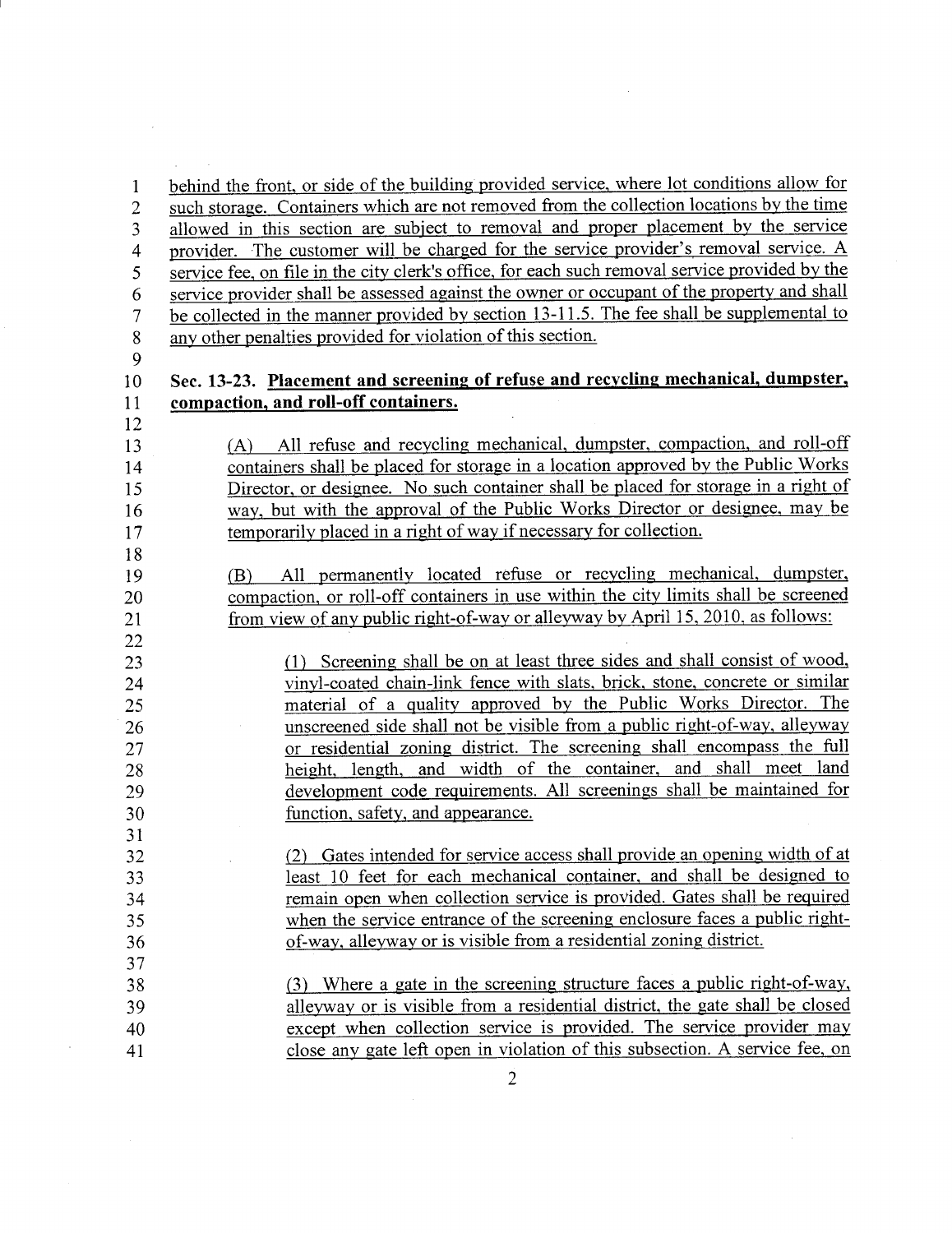| 1              | file in the city clerk's office, for each such closure service provided by the     |
|----------------|------------------------------------------------------------------------------------|
| $\overline{c}$ | service provider shall be assessed against the owner or occupant of the            |
| 3              | property and shall be collected in the manner provided by section                  |
| 4              | 13-11.5. The fee shall be supplemental to any other penalties provided for         |
| 5              | violation of this section.                                                         |
| 6              |                                                                                    |
| 7              | (4) All screening structures shall be reasonably accessible for collection         |
| 8              | service vehicles and shall not be located within the right-of-way of any           |
| 9              | public street or alleyway.                                                         |
| 10             |                                                                                    |
| 11             | Refuse containers which are the subject of this ordinance shall be<br>(5)          |
| 12             | located as far as practical from abutting residential property lines.              |
| 13             |                                                                                    |
| 14             | When existing site conditions do not lend themselves to a location that<br>(C)     |
| 15             | conforms with the requirements of this section, the Development Review             |
| 16             | Committee is authorized to grant waivers from the required number of required      |
| 17             | parking spaces, minimum pervious area requirements, or landscaping, buffering,     |
| 18             | and/or setback requirements of the Land Development Code in order to               |
| 19             | accommodate the location of an existing refuse or recycling mechanical,            |
| 20             | dumpster, compaction, or roll-off container in conformance with paragraph (B)      |
| 21             | above. In considering which, if any, waivers to grant, the Development Review      |
| 22             | Committee shall consider the number, extent and relative importance of existing    |
| 23             | and resulting non-conformities to proper site functioning and compatibility with   |
| 24             | adjacent uses. Appeal of a rejected waiver request may be made to the Public       |
| 25             | Works Director or other designee of the City Manager within 10 days of written     |
| 26             | notification of the rejected waiver.                                               |
| 27             |                                                                                    |
| 28             | In circumstances where it is not physically possible for a property to<br>(D)      |
| 29             | accommodate a refuse or recycling mechanical, dumpster, compaction, or roll-off    |
| 30             | container and the required screening enclosure; and where the granting of waivers  |
| 31             | is deemed unacceptable by the Development Review Committee; and where the          |
| 32             | container is situated in a public right of way, service shall be changed from      |
| 33             | dumpster to cart service.                                                          |
| 34             |                                                                                    |
| 35             | The City Commission, following review and recommendation by the<br>(E)             |
| 36             | Development Review Committee, at a duly noticed public hearing may grant           |
| 37             | exceptions to the container screening enclosure requirements of this section, and  |
| 38             | allow the container service to remain, where specific lot conditions make          |
| 39             | compliance impractical, the visibility of the container from a roadway is minimal, |
| 40             | or the safety of the collection vehicle or the public in general would be          |
| 41             | compromised by the construction of the screening enclosure.                        |
|                | 3                                                                                  |

 $\label{eq:2.1} \begin{split} \mathcal{L}_{\text{max}}(\mathbf{r}) = \mathcal{L}_{\text{max}}(\mathbf{r}) \mathcal{L}_{\text{max}}(\mathbf{r}) \mathcal{L}_{\text{max}}(\mathbf{r}) \mathcal{L}_{\text{max}}(\mathbf{r}) \mathcal{L}_{\text{max}}(\mathbf{r}) \mathcal{L}_{\text{max}}(\mathbf{r}) \mathcal{L}_{\text{max}}(\mathbf{r}) \mathcal{L}_{\text{max}}(\mathbf{r}) \mathcal{L}_{\text{max}}(\mathbf{r}) \mathcal{L}_{\text{max}}(\mathbf{r}) \mathcal{L}_{\text{max}}(\mathbf{r}) \$ 

 $\sim 10^{-1}$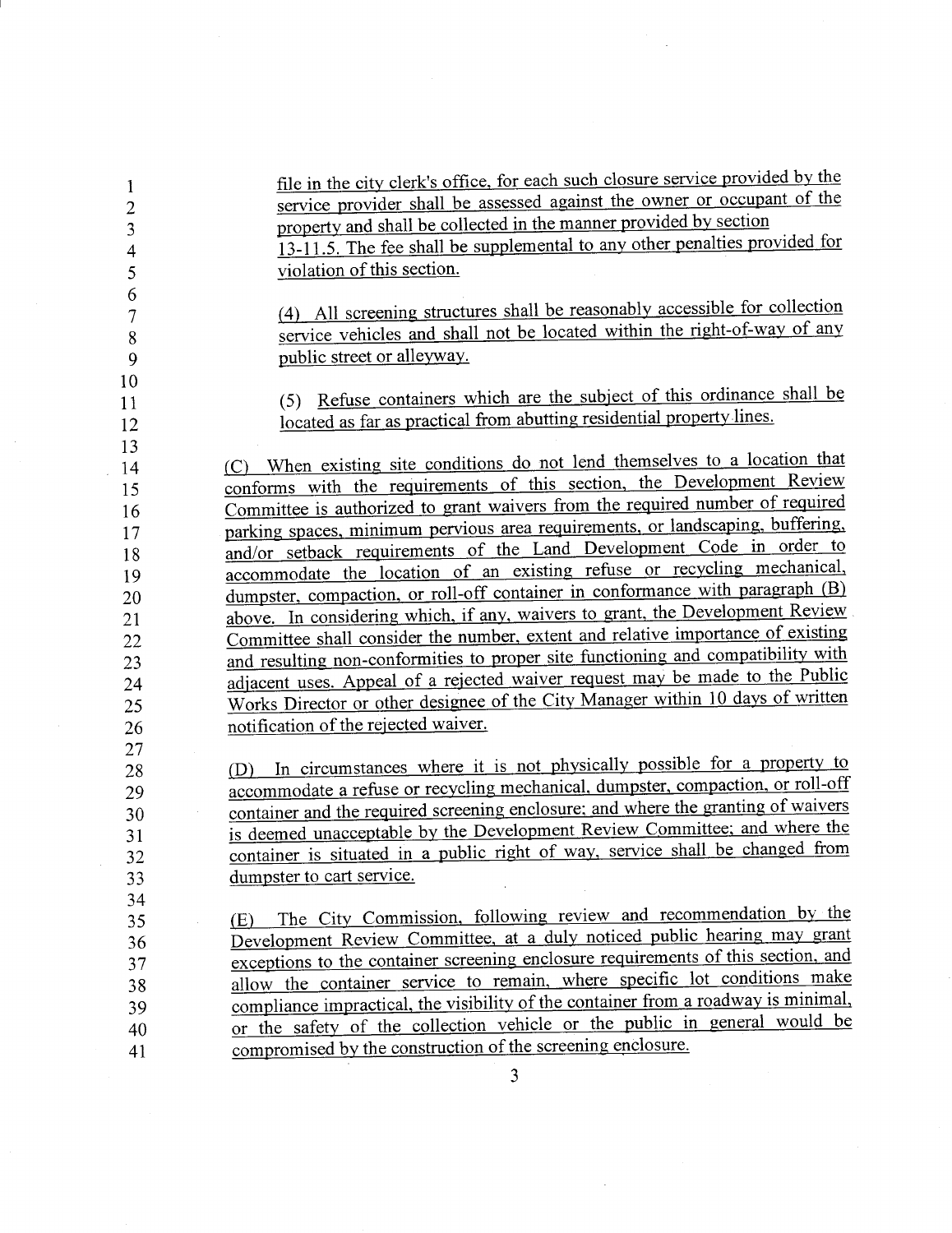| $\mathbf{1}$   |                                                                                              |  |  |  |
|----------------|----------------------------------------------------------------------------------------------|--|--|--|
| $\overline{c}$ | (F) Temporary mechanical, dumpster, compaction or roll-off containers used for               |  |  |  |
| 3              | the collection of refuse or recycling during special events for a period of less than        |  |  |  |
| 4              | 7 days are exempt from the container screening requirements contained in this                |  |  |  |
| 5              | section.                                                                                     |  |  |  |
| 6              |                                                                                              |  |  |  |
| 7              | (G) Refuse or recycling mechanical or dumpster containers on wheels which are                |  |  |  |
| 8              | stored out of the public view, except during collections, are exempt from the                |  |  |  |
| 9              | screening requirement of this section.                                                       |  |  |  |
| 10             |                                                                                              |  |  |  |
| 11             | (H) Temporary mechanical, dumpster, compaction or roll-off containers used for               |  |  |  |
| 12             | the collection of refuse or recycling during construction activities are exempt              |  |  |  |
| 13             | from the container screening requirements contained in this section.                         |  |  |  |
| 14             |                                                                                              |  |  |  |
| 15             | That Chapter 24, "Mandatory Locations" Section 24-106 (B)<br><b>1S</b><br>Section 3.         |  |  |  |
| 16             | hereby amended as follows:                                                                   |  |  |  |
| 17             |                                                                                              |  |  |  |
| 18             | $(3)$ Dumpsters:                                                                             |  |  |  |
| 19             | All dumpsters and recycling containers shall be enclosed by a six-foot fence or              |  |  |  |
| 20             | concrete wall. Such enclosure shall have double gates each seven and one-half (7             |  |  |  |
| 21             | 4/2) feet wide minimum, in the front, set back five (5) feet from any driveway or            |  |  |  |
| 22             | aisle.                                                                                       |  |  |  |
| 23             |                                                                                              |  |  |  |
| 24             | If any section, subsection, sentence, clause or provision of this<br>Section 4.              |  |  |  |
| 25             | Ordinance is held invalid, the remainder of this Ordinance shall not be affected by such     |  |  |  |
| 26             | invalidity.                                                                                  |  |  |  |
| 27             |                                                                                              |  |  |  |
| 28             | That all Ordinances or parts of Ordinances and all resolutions or<br>Section 5.              |  |  |  |
| 29             | parts of Resolutions in conflict with this Ordinance are repealed to the extent of such      |  |  |  |
| 30             | conflict.                                                                                    |  |  |  |
| 31             |                                                                                              |  |  |  |
| 32             | It is the intention of the City Commission of the City of Oakland<br>Section 6.              |  |  |  |
| 33             | Park, that the provisions of this Ordinance shall become and be made a part of the Code of   |  |  |  |
| 34             | Ordinances of the City of Oakland Park, Florida, and that the Sections of this ordinance may |  |  |  |
| 35             | be renumbered, re-lettered and the word "Ordinance" may be changed to "Section,"             |  |  |  |
| 36             | "Article," or such other word or phrase in order to accomplish such intention.               |  |  |  |
| 37             |                                                                                              |  |  |  |
| 38             | This Ordinance shall be effective upon its passage and adoption by<br>Section 7.             |  |  |  |
| 39             | the City Commission of the City of Oakland Park.                                             |  |  |  |
| 40             |                                                                                              |  |  |  |
|                |                                                                                              |  |  |  |
|                |                                                                                              |  |  |  |

 $\overline{4}$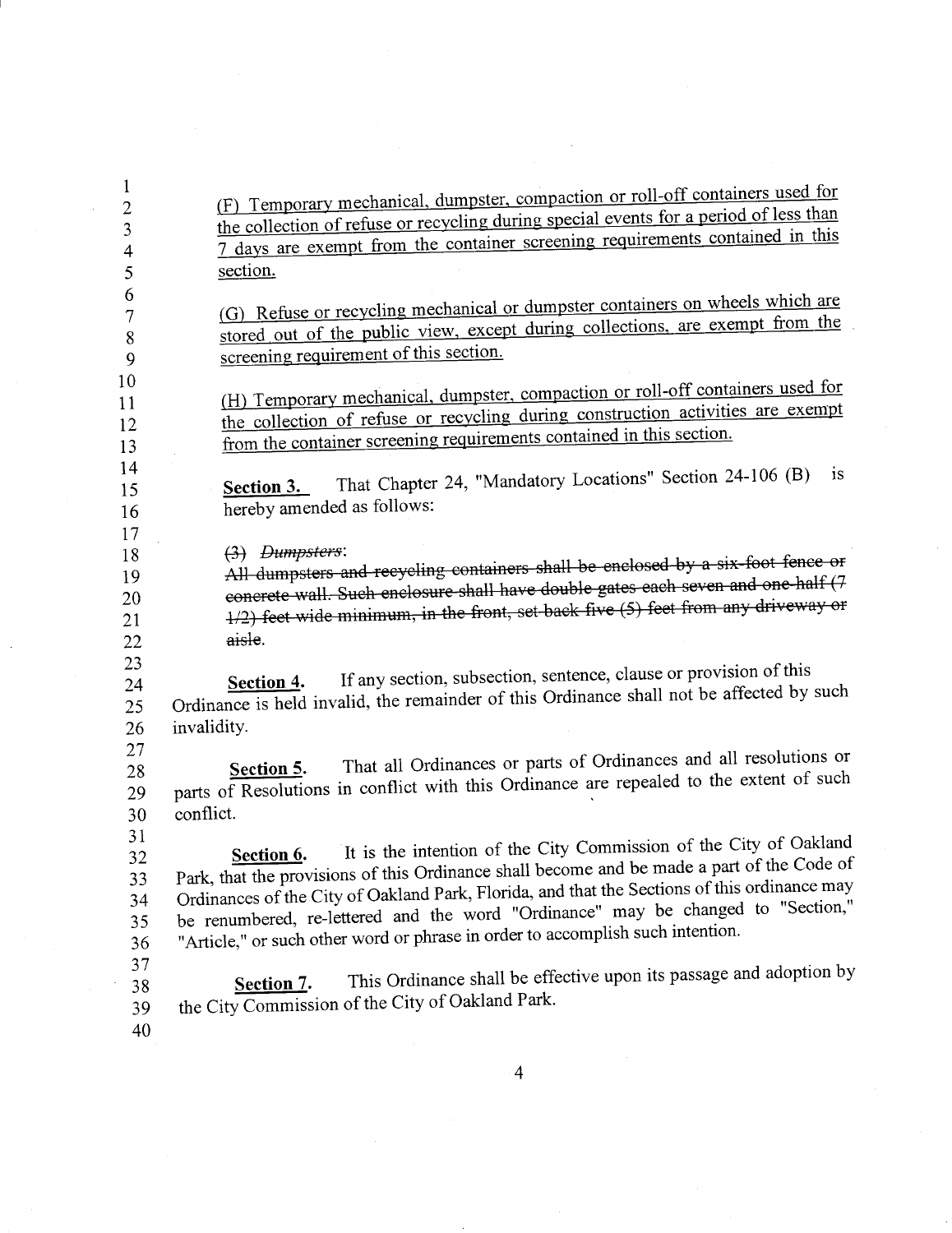| 1              | PASSED BY THE CITY COMMISSION OF THE CITY OF OAKLAND PARK, |                       |                  |
|----------------|------------------------------------------------------------|-----------------------|------------------|
| $\overline{2}$ | FLORIDA, ON FIRST READING, THIS 1st DAY OF April, 2009.    |                       |                  |
| 3              |                                                            |                       |                  |
| $\overline{4}$ |                                                            | A. MURPHY             | <b>YES</b>       |
| 5              |                                                            | A. NIEDWIECKI         | <b>YES</b>       |
| 6              |                                                            | S. BOISVENUE          | <b>YES</b>       |
| $\overline{7}$ |                                                            | A. SALLEE             | YES              |
| 8              |                                                            | S. ARNST              | <b>YES</b>       |
| 9              |                                                            |                       |                  |
| 10             | PASSED AND ADOPTED BY THE CITY COMMISSION OF THE CITY OF   |                       |                  |
| 11             | OAKLAND PARK, FLORIDA, ON SECOND READING, THIS 15TH DAY OF |                       |                  |
| 12             | <b>APRIL, 2009.</b>                                        |                       |                  |
| 13             |                                                            |                       |                  |
| 14             |                                                            | A. MURPHY             | <b>YES</b>       |
| 15             |                                                            | A. NIEDWIECKI         | <b>YES</b>       |
| 16             |                                                            | <b>S. BOISVENUE</b>   | YES              |
| 17             |                                                            | A. SALLEE             | YES              |
| 18             |                                                            | S. ARNST              | <b>YES</b>       |
| 19             |                                                            |                       |                  |
| 20             |                                                            |                       |                  |
| 21             |                                                            | CITY OF OAKLAND PARK, |                  |
| 22             |                                                            | <b>FLORIDA</b>        |                  |
| 23             |                                                            |                       |                  |
| 24             |                                                            |                       |                  |
| 25             |                                                            |                       | <b>R</b> . ARNST |
| 26             |                                                            |                       |                  |
| 27             |                                                            |                       |                  |
| 28             | <b>ATTE</b>                                                |                       |                  |
| 29             |                                                            |                       |                  |
| 30             |                                                            |                       |                  |
| 31             | TE M. SMITH, CITY CLERK<br>JAN                             |                       |                  |
| 32             |                                                            |                       |                  |
| 33             |                                                            |                       |                  |
| 34<br>35       | <b>LEGAL NOTE</b><br>I hereby certify that I               |                       |                  |
| 36             | have approved the form of this Ordinance.                  |                       |                  |
| 37             |                                                            |                       |                  |
| 38             |                                                            |                       |                  |
| 39             |                                                            |                       |                  |
| 40             | DONALD J. DOODY                                            |                       |                  |
| 41             | <b>CITY ATTORNEY</b>                                       |                       |                  |
|                |                                                            |                       |                  |

 $\frac{1}{2} \sum_{i=1}^n \frac{1}{2} \sum_{j=1}^n \frac{1}{2} \sum_{j=1}^n \frac{1}{2} \sum_{j=1}^n \frac{1}{2} \sum_{j=1}^n \frac{1}{2} \sum_{j=1}^n \frac{1}{2} \sum_{j=1}^n \frac{1}{2} \sum_{j=1}^n \frac{1}{2} \sum_{j=1}^n \frac{1}{2} \sum_{j=1}^n \frac{1}{2} \sum_{j=1}^n \frac{1}{2} \sum_{j=1}^n \frac{1}{2} \sum_{j=1}^n \frac{1}{2} \sum_{j=$ 

 $\overline{5}$ 

 $\label{eq:2.1} \frac{1}{\sqrt{2}}\int_{0}^{\infty}\frac{1}{\sqrt{2\pi}}\left(\frac{1}{\sqrt{2\pi}}\right)^{2}d\mu_{\rm{max}}\,.$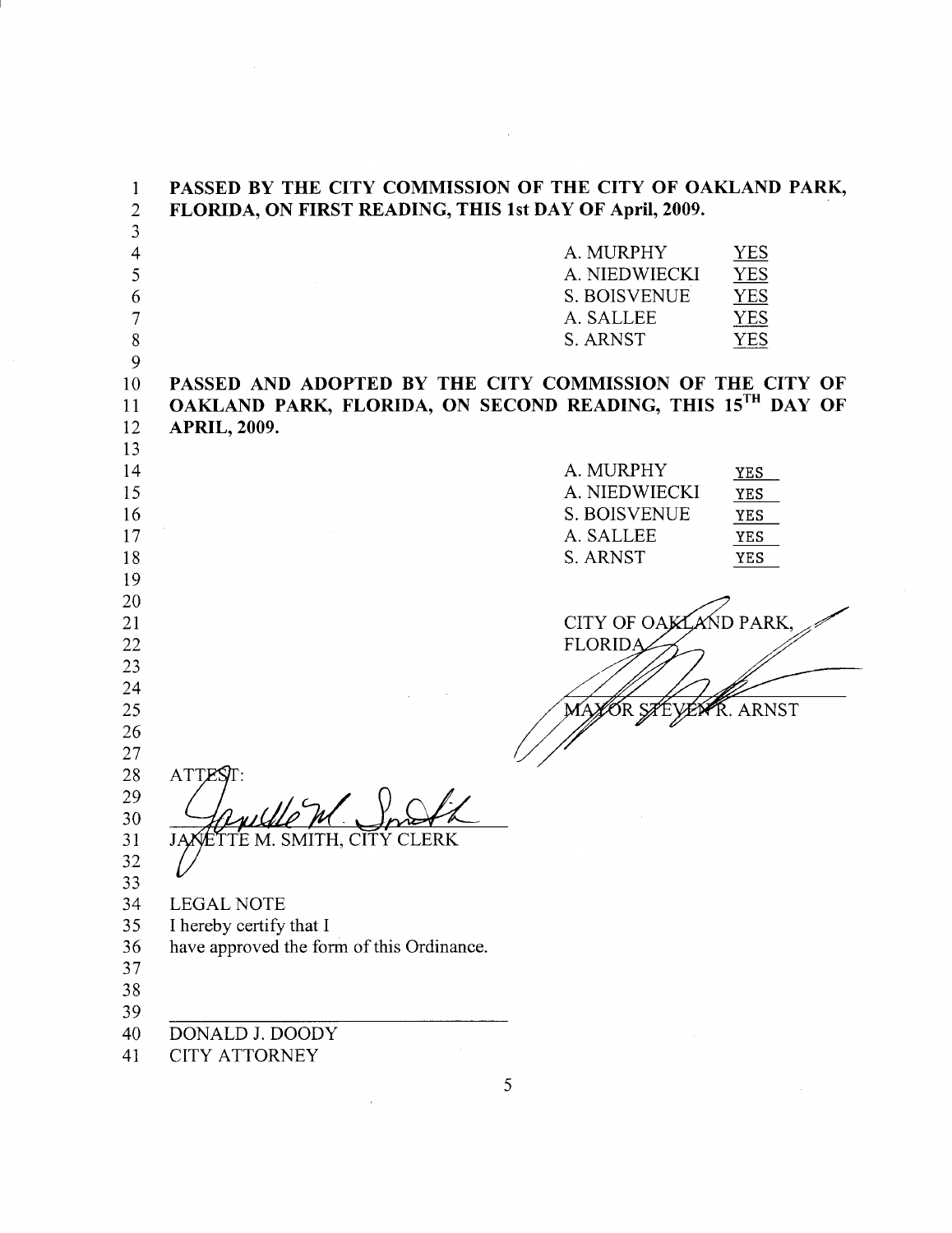

DRAWING NO.

1

No scale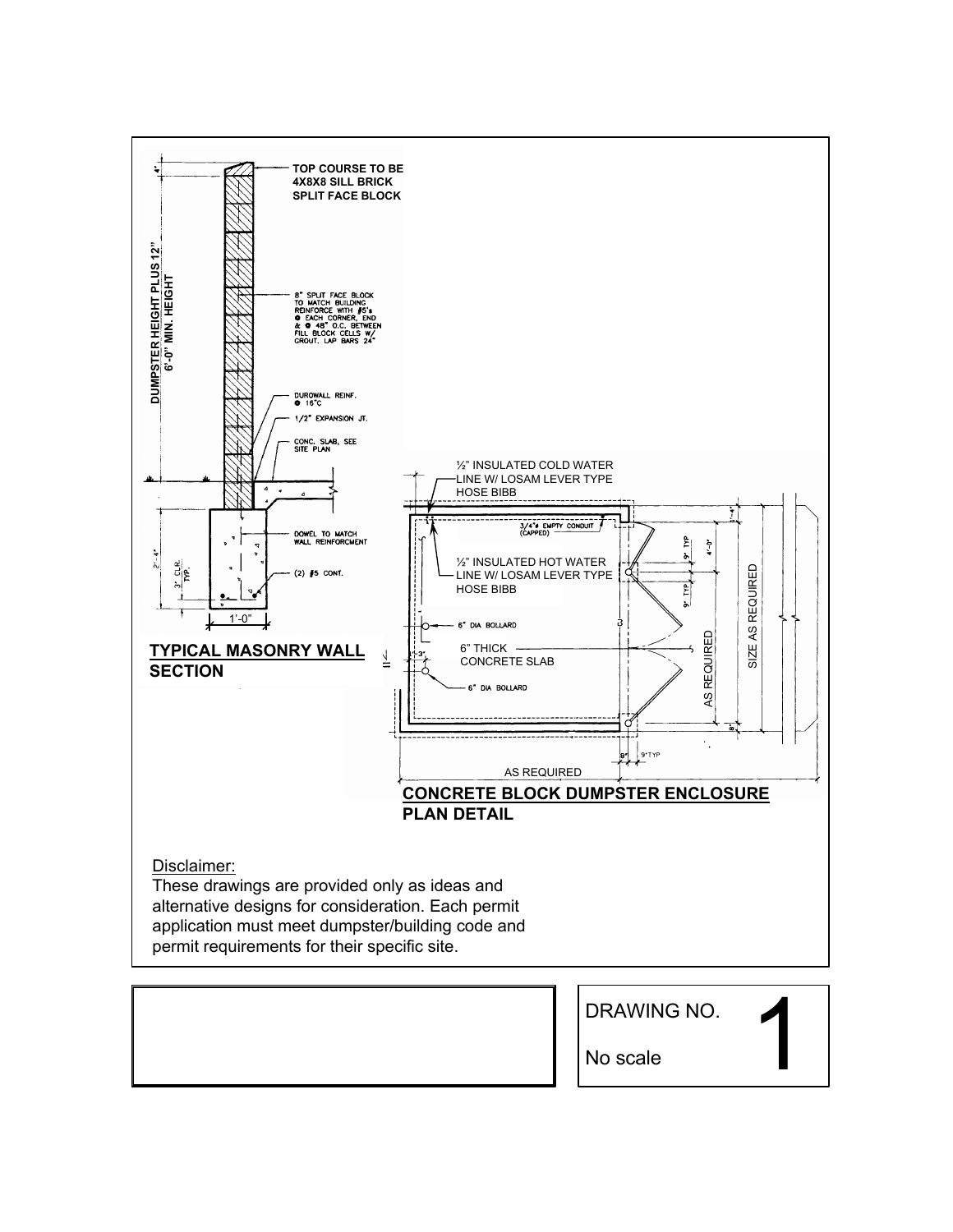

These drawings are provided only as ideas and alternative designs for consideration. Each permit application must meet dumpster/building code and permit requirements for their specific site.

|  | DRAWING NO. |  |
|--|-------------|--|
|  | No scale    |  |